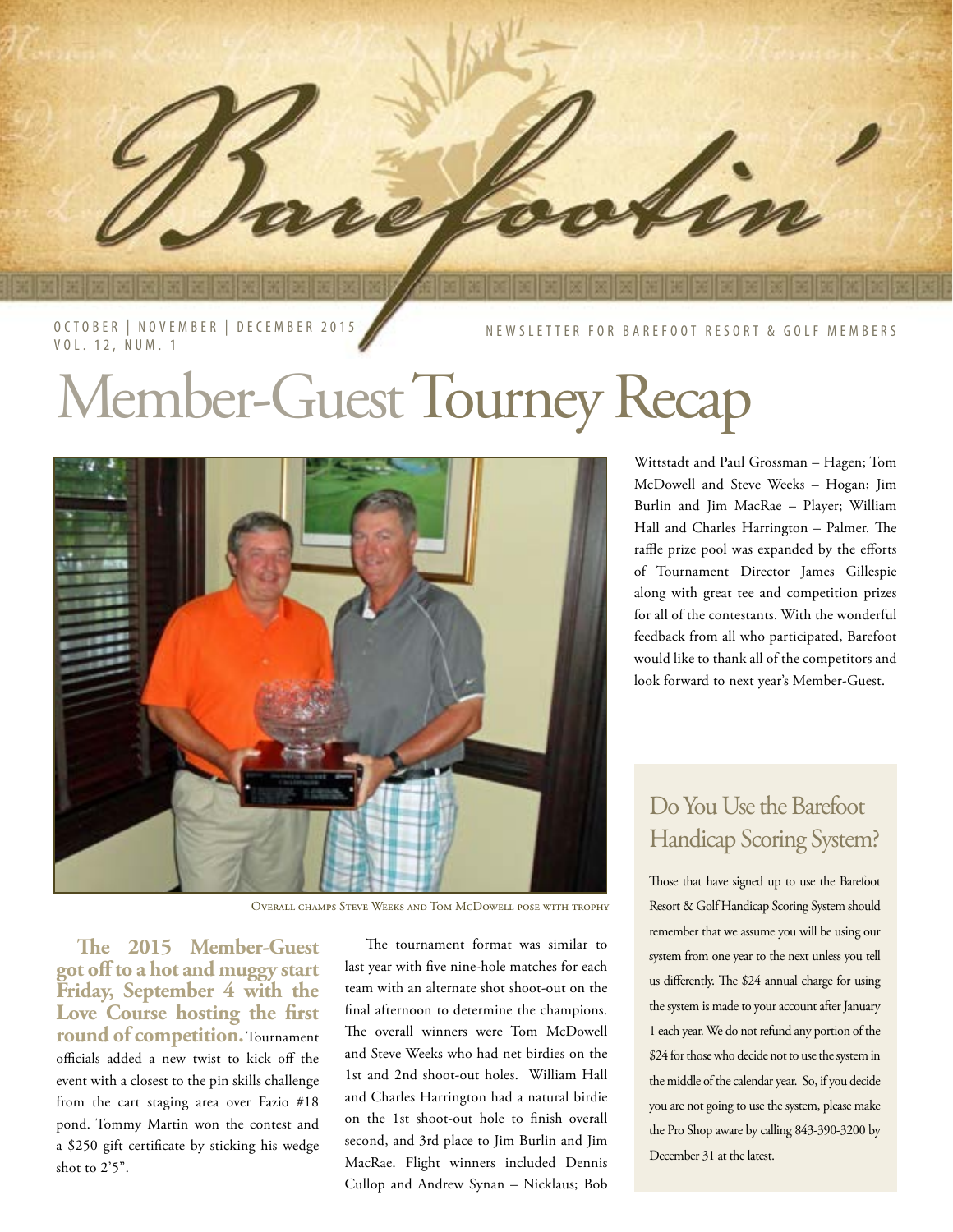## BLGA Hosts WSCGA Tournament

**On August 11, 2015, the Barefoot Ladies Golf Association (BLGA) hosted a Women's South Carolina Golf Association One-Day Tournament.** Ninety-six WSCGA members from twenty-six clubs across South Carolina enjoyed the opportunity to play 18 holes of golf on the Fazio Course. Competing with players of like ability, golfers made new friends and reconnected with old ones.

The tournament was followed by a wonderful buffet and a delicious assortment of home-made desserts in the Barefoot Clubhouse. Prizes of Barefoot Gift Cards were awarded to thirty-eight players.

\$235 was raised for the Women's South Carolina Golf Association Junior Golf Foundation which supports the dreams of young female golfers by providing golf scholarships, playing and teaching the game of golf, and promoting amateur golf.



WSCGA participants preparing for their competition

## Have You Used Your Vouchers?

Remember to use the "Unaccompanied Guest Vouchers" (given to golf members) and "Social Member Vouchers" (given to social members) on or before December 31, 2015 as they expire on January 1, 2016. Please recall that we do not replace misplaced or lost vouchers since we can't track them. Please do not call us to ask that they be replaced. Please be sure to give your vouchers to friends before they make their trip to our golf courses as we cannot substitute vouchers for one's left at home. Be on the lookout for 2016 vouchers in late December 2015 and place them somewhere that will ensure their use during 2016.

**Kathy Sullivan**

## PLANS COMPLETED FO MEMBER-MEMBER TOURNAMENT

**Barefoot Tournament officials have put together a first-class Member-Member Tournament for 2015.** Scheduled for Saturday, November 14 with a shotgun start on the Love Course at 10:00 AM, the format will be 6 holes best ball, 6 holes alternate shot and 6 holes scramble. Handicaps will be established based on fifty percent of the team's combined handicap and adjusted based on course and tees. Officials have set up three different divisions, Men, Women and Couples. The overall champion will be determined by a playoff of the three division winners. Men will be playing from the white tees while ladies play from the gold tees.

Cost is \$65.00 per person which includes golf, lunch and prizes. Speaking of lunch, the Food and Beverage folks have created a delicious sounding menu sure to please all tastes and including BBQ Chicken, Marinated Steak, Rigatoni with Meatballs and Sausage, Salad Bar, Vegetables, Baked Beans, Mashed Potatoes, Cookies, Brownies and Beverages.

Registration deadline is November 2 and teams may sign up by securing an entry from in the Resort Clubhouse Pro Shop or going online to www.



2014 overall champs Jim and Marilyn Nairn

barefootgolf.com and clicking on the "Membership" Tab. For more information, call James Gillespie, Tournament Director at 843-390-3200 or write to tournaments@ barefootgolf.com.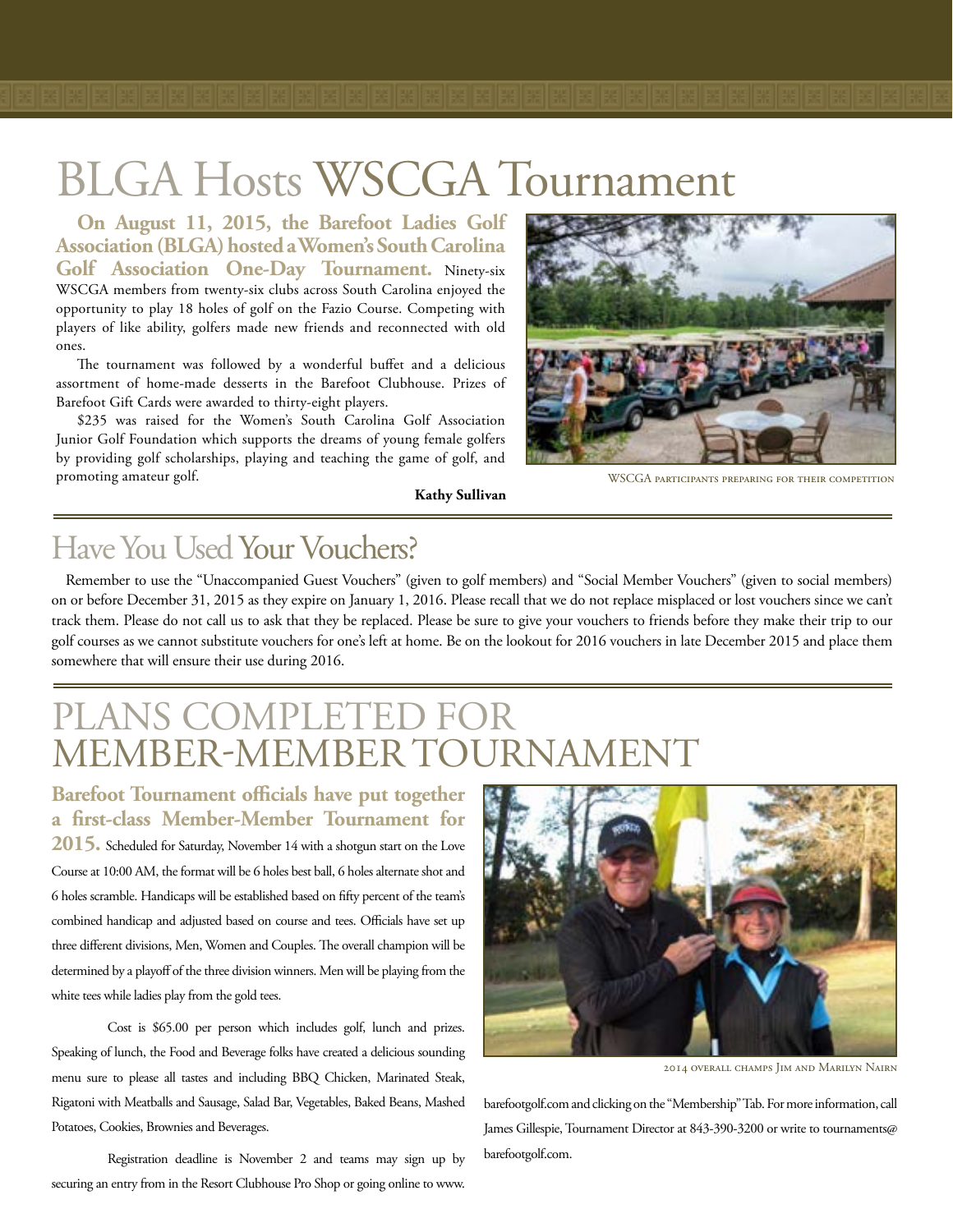## TPC Travel Slated for November 16

**The TPC of Myrtle Beach opened in 1999 as the 100th golf course on the Grand Strand.** As with most Fazio layouts, the course is visually stimulating with many fresh water lakes, wetlands coming into play on 11 holes, over 70 bunkers, significant elevation changes and towering pines framing many holes. Tom Watson, winner of the 2000 Ingersoll-Rand Senior Tour Championship held at the facility, confirmed the property's appeal - "The course is beautiful. I recommend it highly to any golfer who wants both an interesting challenge and a quiet walk in nature." Ranked among the Top 10 New

Upscale Courses when it opened by Golf Digest, the course is not lengthy but can play tough with pronounced sloping of some fairways, strategically placed hazards and undulating greens. Marsh and creeks make reaching the par 5's a challenge. The par 3's are consistent with the course theme, artful and attractive, but not too long. The TPC can claim the only 5 star rating on the Grand Stand in Golf Digest's "Best Places to Play" ratings. **TPC officials have arranged a special rate of \$55. Limited spaces are available for November 16 so call 843- 390-3200 by Friday, November 6 to reserve your space or sign-up in the Pro Shop. A strict fortyeight hour cancellation policy is in effect.**



TPC Clubhouse with beautiful 18TH HOLE IN BACKGROUND

## Snowbird Golf Program Enters Sixth Year

Do you know someone who will be spending an extended time on the Grand Strand during the months of December, January, February and March? In 2010, Barefoot initiated a special golf program which allows for a family staying for one to four months to take advantage of some discount golf. For 2014-15, the program served over 120 participants. Based on elements from the current Resort Family Membership, Snowbird enrollment requires dues of \$250 per month. Family Members as defined in our guidelines will be able to play for cart fee on Norman, Love and Fazio and receive golfing discounts on the Dye Course as well as other privileges. If you know of someone who fits the snowbird description, please have them call the Membership Dept. at 843-390-3203 or write to membership@barefootgolf.com for more information.

## Golf Course Maintenance News

After the harsh winter and spring we endured, the Bermuda grass on the golf courses recovered nicely. The courses were cleaned up as the Bermuda did not have to compete with any over seeded Rye grass from the previous Fall and fairways were sprayed to eliminate weed growth.

Several projects were completed this summer and fall. Multiple sections of cart paths were repaired and/or replaced on all three of the resort courses. Tree roots were trimmed by our new root pruner to prevent future cart path damage and the putting green expansion at the starter cabin has been completed increasing it to a full ½ acre in size. We will continue to work on greenside bunker restorations through the winter as well as several drainage projects and brushing of the outlying areas of the golf courses.

We will be over seeding all of our courses this Fall. The over seeding schedule will be as follows: The Norman course will be over seeded October 26th and 27th, Fazio October 28th and 29th, Love November 2nd and 3rd and finally the Dye Club on November 9th and 10th. We expect these maintenance practices to provide terrific playing conditions for our membership and guests throughout the Fall and Winter. We may be cart path only a few days on the



Grass is coming in nicely on newly expanded practice putting green

specific courses as the seed comes up but that should be limited and mainly in the mornings until the dew dries. Thank you for your ongoing support of Barefoot Resort & Golf and the Dye Club as we strive to continue to provide excellent playing conditions for you and your guests.

> Kind regards, **John Hughes,** *Head Golf Course Superintendent*